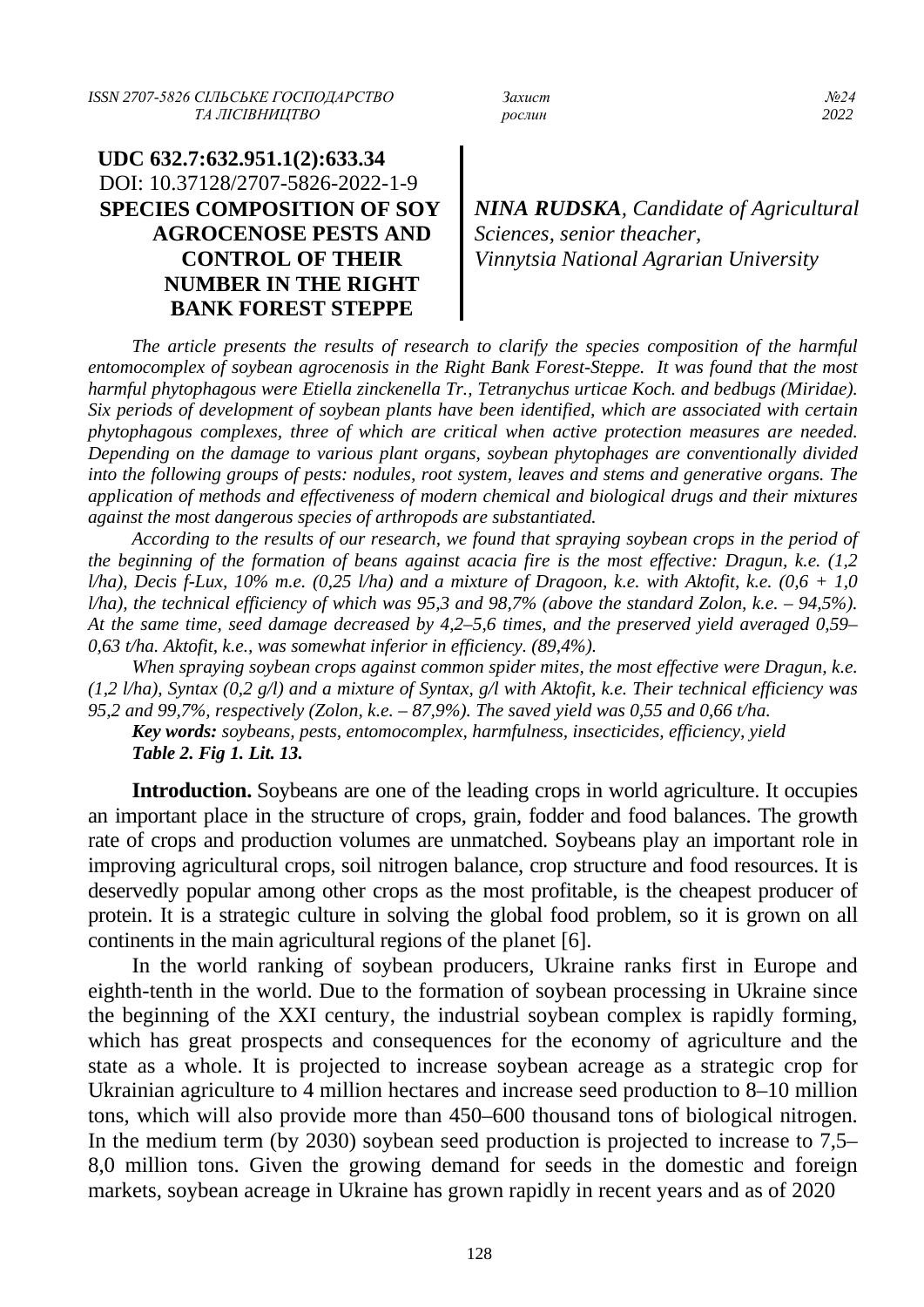year amounted to 1 million 409 thousand hectares. with an average yield of 2,07 t/ha and a gross harvest of 2,75 million tons [1, 3].

In addition, it should be noted that obtaining high stable soybean yields is limited by numerous pests, grain losses from which can reach up to 90% while reducing its quality. In recent years, the saturation of field crop rotations has increased, the range of varieties and hybrids has expanded, the general technology of its cultivation has changed, which has significantly affected the entomocomplex of soybean agrobiocenosis. These issues are especially relevant in the context of global and local climate change. Therefore, clarifying the species composition of phytophagous, studying the peculiarities of their biology and harmfulness taking into account current conditions, improving measures to limit their numbers on the basis of environmental and economic approach determine the priority of research and their relevance [6].

**Analysis of recent research and publications.** As other legumes, soybeans are damaged by many pests, resulting in reduced yields and poor quality. The entomocomplex of soybean agrocenosis is formed under the influence of anthropic, abiotic and biotic factors. World experience shows that new forms of land use, specialization and intensification of soybean cultivation significantly affect the reproduction and harmfulness of phytophagous. This is facilitated by the violation of crop rotations and the deterioration of the quality of cultivation technology.

According to literature sources, the differences in the species composition of soybean arthropods in different countries have been studied. Yes, W.V. Balduf began research on the species composition of the entomofauna of the soybean field and identified 209 species of insects and mites. According to other authors, US soybean crops include more than 1,500 species of insects and mites, 20 of which are particularly dangerous. [7].

In Japan, a number of authors note that soybean pests are 220 species, 30 species are quite dangerous and 16 of which are new, in China there are more than 30 harmful species of insects, in India up to 100 different species, 46 of which are the most harmful. In Nigeria, 135 species have been identified, of which 120 are phytophagous [8].

More than 96 species of phytophagous that damage soybean crops have been registered in the Far East. Researchers have found that in the North Caucasus, Moldova, and Central Asia, 40 to 60 species of soybeans have been recorded.

In Ukraine, the harmful fauna of the soybean field is characterized by a significant diversity of species composition. 136 years after the first soybean sowing in the Kherson research field, the number of pests on crops increased from 51 to 114 species. At this time, harmful fauna on soybeans has not yet fully formed, as evidenced by the emergence of new species adapted to current conditions. Over the last 5 years, the species composition of the entomofauna of the soybean field has changed greatly as a result of the expansion of crops in the context of global and local climate change. The most complete faunal description of soybean phytophagous is given in the works of O.A. Grikuna. According to the author, 72 species belonging to 10 genera and 39 families have been identified in Ukraine. As of 2009, it was already 114 species of arthropods. The bulk of soybean phytophagous species are insects – 96,5%. The share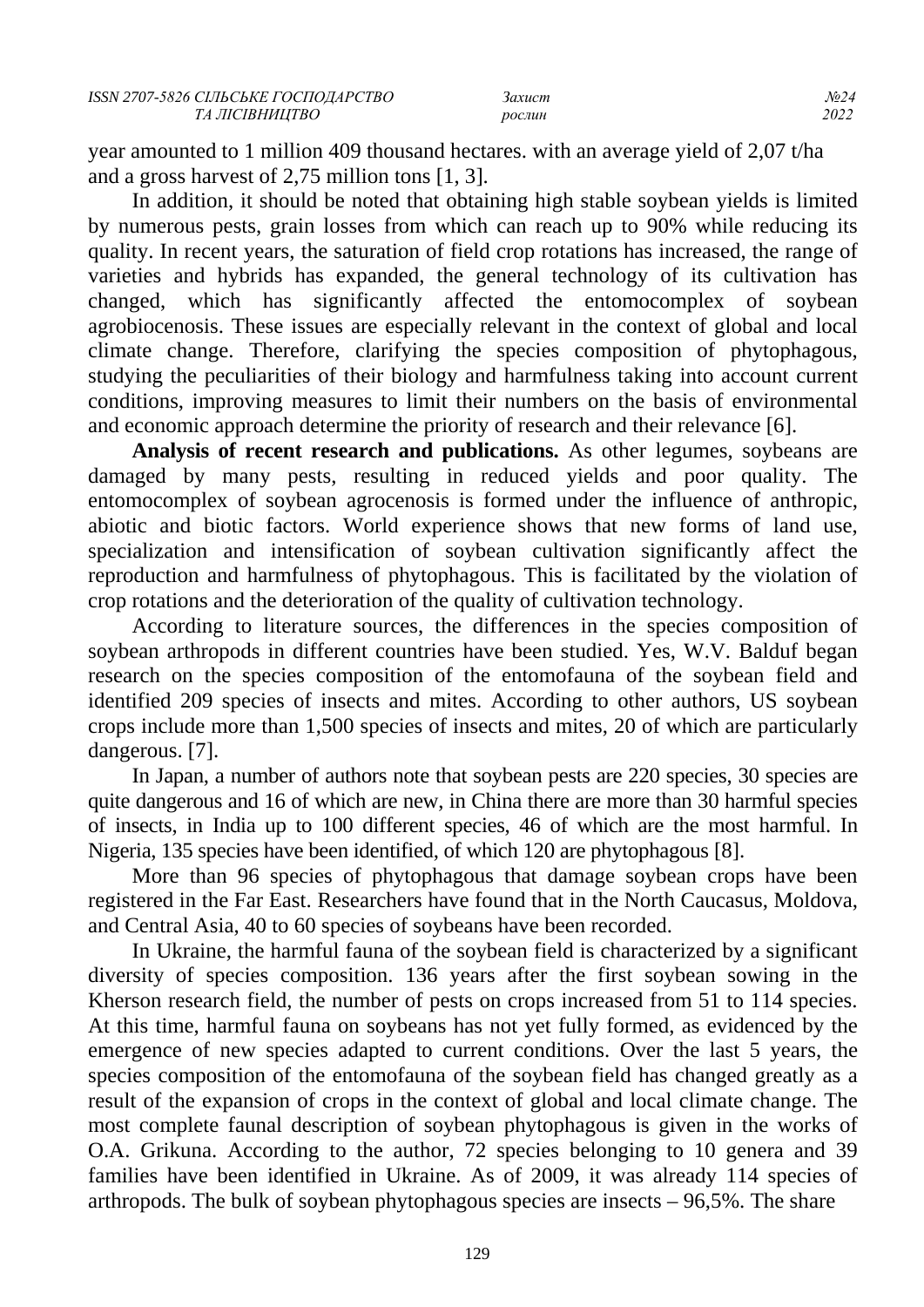of snails and mites is 2–6% and 0–9%, respectively. The most dangerous polyphagous include spider mite (*Tetranychus urticae* Koch.), The most dangerous oligophages – acacia (*Etiella zinckenella* Tr.) [4].

Analysis of soybean-registered insect species has shown that they are cosmopolitan in prevalence. There are species that inhabit almost all continents: Europe, Asia and North America.

The increase in soybean grain production depends on the effectiveness of the crop protection system against damage by phytophagous, which significantly reduces the yield and its quality. The development of rational measures to protect soybeans from pests in the current period is carried out in many countries: Bulgaria, Hungary, India, China, Romania, Russia, USA, Japan and others.

Crop protection systems against phytophagous are developed taking into account the species composition and soil and climatic conditions. Such a system includes accounting for the number of pests, the development of economic thresholds of harmfulness and the timely use of insecticides in the minimum consumption rates. The most important elements of soybean protection are the accounting of the number and its comparison with the economic thresholds of harm (EPS), which allows to minimize the use of pesticides – drugs that are highly effective but dangerous to the environment. Determining the economic thresholds of harmfulness of phytophagous soybeans is complicated by the presence of a diverse complex of pests. For example, in the United States, economic thresholds and recommendations for the protection of soybean crops from leaf-eating pests are based primarily on indicators of the total degree of damage to the leaves of several species, as well as indicators of the total number of phytophagous per unit of account. The modern system of protection should be based not on the complete destruction of harmful species, but on regulating their numbers to economically intangible and environmentally safe levels [5].

Currently, the chemical method of protecting plants from phytophagous remains the main. In world agricultural production, there is a tendency to increase the use of pesticides. Of the total purchase of 24,6 billion dollars, 7,1% are drugs needed for soybean cultivation [2].

According to researchers, protective measures against seed pests are appropriate when settling more than 7–10% of beans, their effectiveness depends on systemic insecticides. Marginal and tape spraying is carried out from the germination phase to the appearance of the third true leaf (stalk phase), against a complex or individual pests that migrate from perennial grasses, one of the insecticides: Carbophos, k.e. (500 g/l) 0,6– 1,0 l/ha, Sumicidin, k.e. (200 g/l) 0,5 l/ha, Fozalon, k.e. (350 g/l) 1,5–3,0 l/ha, or preparations based on cypermethrin (Arrivo, Tsitkor, Almetrin, Tsiraks, Tsipi, k.e.) (25  $g/l$ ) – 0,32 l/ha [9].

Against the caterpillar of leaf-eating moths are recommended for use Forte  $-3.0$ l/ha, Arrivo – 0,3 l/ha, Almetrine – 0,3 l/ha, Viper – 0,3 l/ha; against aphids, leafhoppers, scoops and meadow butterfly Fufanon  $-0.6-1.0$  l/ha; against bean fire, soybean fruit eater Sharpai – 0,3 l/ha; against spider mite is used Omayt – 1,3 l/ha, Karate – 0,4 l/ha, Mauritius – 0,5 l/ha and Karate zeon – 0,4 l/ha [5].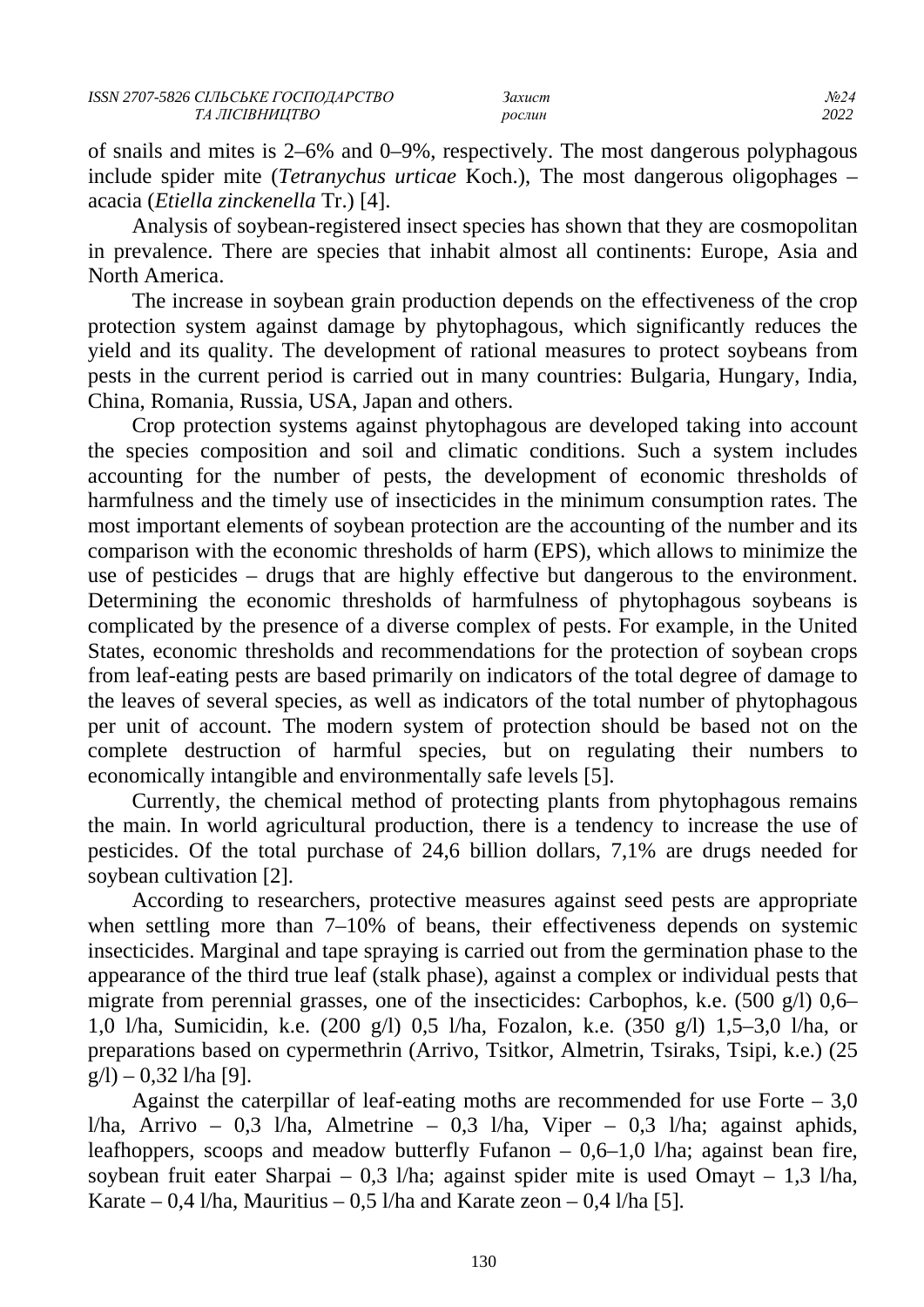Mortality 100% of larvae, nymphs and adults of *Tetranychus urticae* Koch. achieved by using Hexithiazox at a concentration of 0,0125 g/l. Acaricides Morocid  $(0,1\%)$  and Keltan  $(0,2\%)$  on the third day after application cause the death of 95–97% of mobile stages and 96–98% of its eggs. High protective effect against *Tetranychus urticae* Koch. on soybeans provides application of BI–58, 40% k.e., Fozalon, 35% k.e., Omayt, 30% z.p. – on the 7th day after treatment, there is a decrease in the number of pests by 91,2–99,7%. Neoron, 50% k.e. at the rate of 1 l/ha against this phytophagous increases the efficiency at the level of 94–99% [9, 12].

The use of insecticides and acaricides has three main results on insect and tick populations: population change, resistance development, and genetic destabilization. The latter develops as a result of the stress response of the population to the action of highly toxic insecticides. At the same time, population variability increases significantly. Since only a small proportion of individuals in the population receive a lethal dose, the use of any insecticide always stimulates the acceleration of microevolution processes aimed at the development of resistance [6].

So, the analysis of literature sources shows that the species composition of phytophages of this culture is extensive, as soybeans are grown in different countries. In Ukraine, soybeans feed on polyphages and oligophages. A number of authors noted that *Etiella zinckenella* Tr. and *Tetranychus urticae* Koch. are one of the most dangerous pests of soybeans. The number of pest species increases every year, due to the adaptation to soybean-fed numerous phytophages from local biocenoses, which is caused by the expansion of sown areas under this crop. Therefore, clarification of the biology of the main species of soybean pests and improvement of the system of crop protection in today's conditions determine the priority of research [10].

**The purpose.** Improving the system of protection of soybeans from the complex of pests taking into account the peculiarities of the biology of dominant species of phytophagous and modern technology of growing crops in the Vinnytsia region.

## **Analysis of recent research and publications.**

Soybeans are among the crops for which the protection of crops from pests through the use of insecticides is one of the key elements in the technology of their cultivation. However, the stagnation of insecticides requires a comprehensive environmental and economic justification [11]. Therefore, there is a need to find ways to optimize the chemical method of pest control in soybean crops. Important in improving the biologization of the effectiveness of the method of pest control is the use of insecticides in combination with biological products. The question of studying the peculiarities of the formation of the harmful entomocomplex of soybean crops and increasing the efficiency of methods of controlling phytophagous in soybean crops was dealt with by the following domestic scientists, OA Grikun [4], B. B. Bepesovska-Bpigac [10], M.P. Sekun [5], S.V. Stankevich [8]. Numerous studies have clarified the species composition and harmfulness of the most dominant pest species in soybean crops, which needs constant updating because the number of pest species increases every year, due to the adaptation to soybean-fed numerous phytophagous from local biocenoses, which is caused by. It is also noted that insecticides of different classes of chemical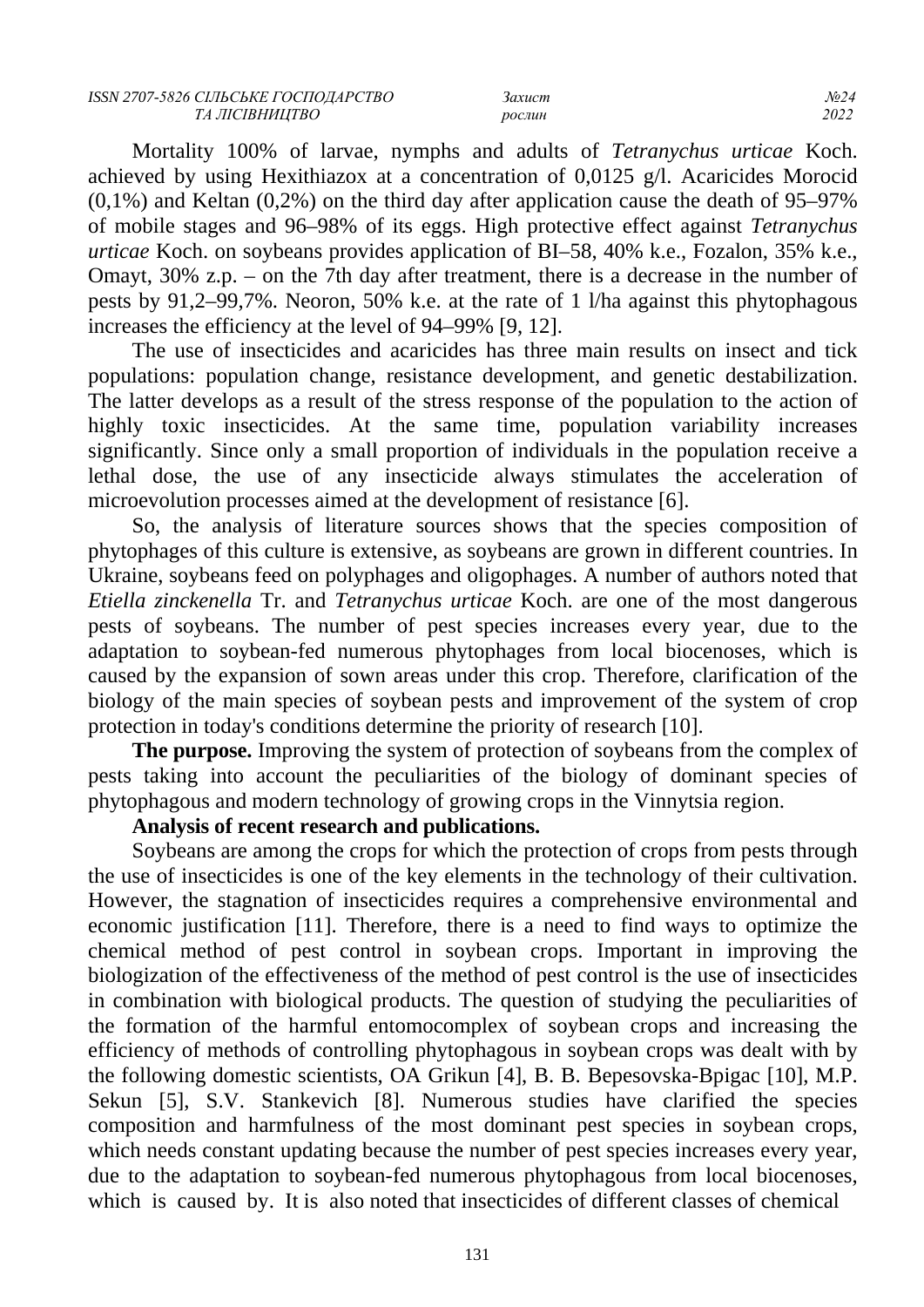compounds and the mechanism of action in different ways affect the effectiveness.

**Materials and methods of research.** In 2020–2021, during the soybean growing season, entomological assessment of crops, accounting for the number of harmful insect species, observation of the phenology of the most dangerous phytophages, and the structure of their populations at certain stages of plant organogenesis were performed. The species composition of entomofauna was studied according to generally accepted and special methods [13].

The research was performed to study the effect of modern insecticides against the most harmful phytophagous soybean agrocenosis. We have established experiments in the research field of on the basis of SRF «Agronomichne», which is in the village of Agronomichne, Vinnytsia region according to generally accepted methods adopted in entomology.

Insecticides of different classes of chemical compounds and mechanism of action were used in the experiments. Organophosphorus compounds – Zolon (phosalone), k.e. (standard), Dragun (chlorpyrifos), k.e. Pyrethroids – Decis f Lux (deltamethrin), k.e.

Avermectins – Syntax, hp (hexithiazox, 204 g/l + abamectin, 36 g/l ) – 0,2 l/ha;

Biologicals – Aktofit (aversectin), k.e. In studies of insecticide mixtures used half the recommended rates. Consumption of working liquid at spraying – 300 l/h. The area of plots was 50,2  $m^2$ , repeated 3 times.

Spraying was carried out in the phase of forming beans with a knapsack sprayer at different rates of consumption of drugs, according to the experimental scheme. The number of phytophagous was counted before treatment and 3, 7 and 14 days after spraying [13].

To evaluate the effectiveness of the drug against *Etiella zinckenella* Tr. on 50 plants (5 plants in 10 places) each repetition counted the total number of beans and their damage at dissection.

The technical effectiveness of insecticides was determined by reducing the number of pests in the experimental version compared to the control.

$$
Te = \frac{A-B}{A} \cdot 100,
$$

where  $Te$  – technical efficiency,  $\%$ ;

A – the number of pests in the control, ekz./m<sup>2</sup>, ekz./plant;

B – the number of pests in the experimental version, ekz./m<sup>2</sup>, ekz./ plant.

Damaged beans were opened and the number of healthy and damaged seeds was counted in them. After summarizing the data, the population (damage) of beans to *Etiella zinckenella* Tr. was determined by the formula:

$$
P=\frac{100\cdot n}{N},
$$

where n is the number of damaged beans, pcs;

N – the total number of beans in the sample, pcs.

Harvesting was carried out in the phase of full ripeness of grain by direct combining with a combine, and harvest accounting – by weighing grain from the accounting area, followed by recalculation of 14% moisture and 100% purity. Data from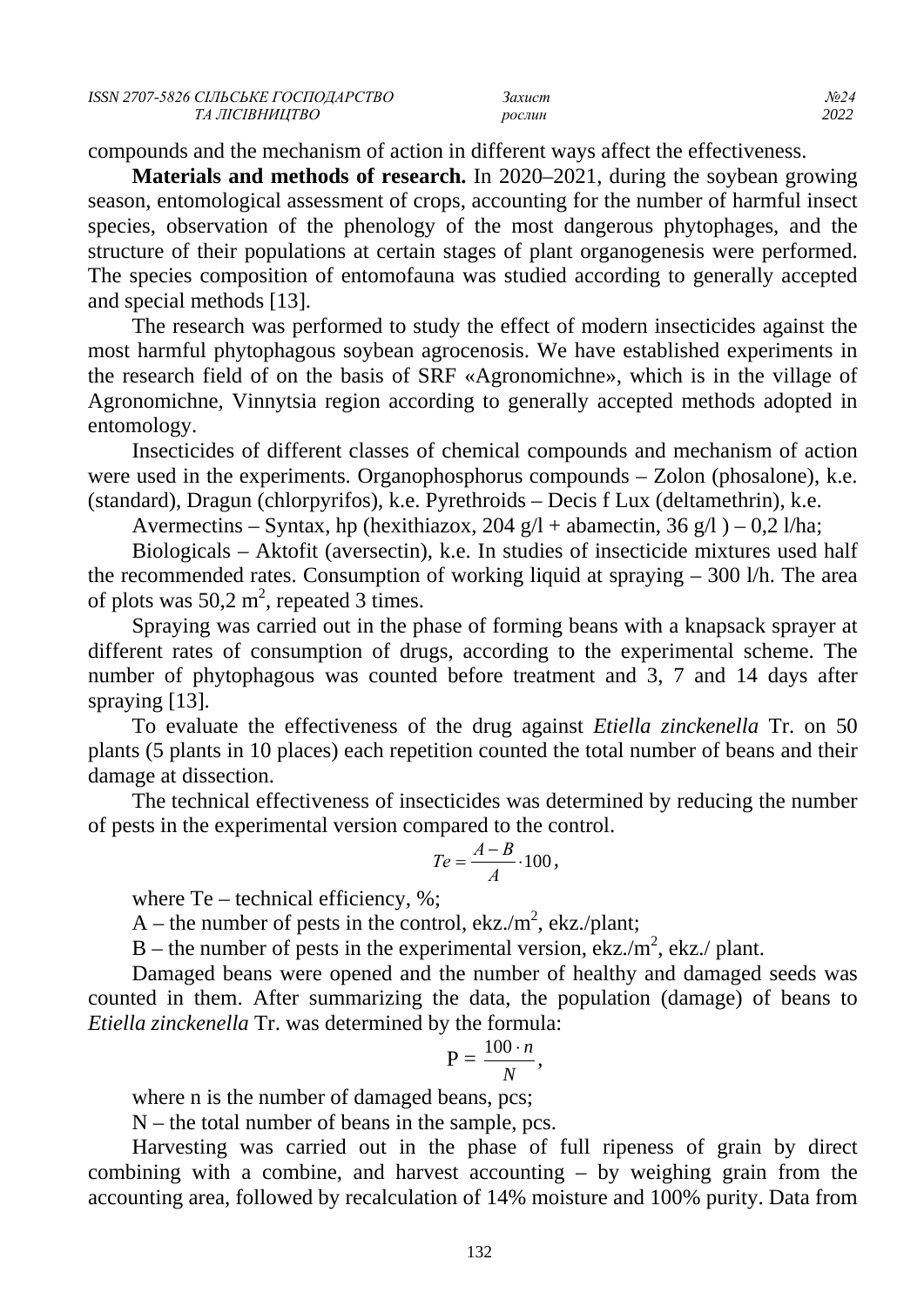accounting and yield were subjected to mathematical processing by analysis of variance.

**The object of***:* soybean, *Etiella zinckenella* Tr., *Tetranychus urticae* Koch., bedbugs-Miridae, modern insecticides, biopreparaty.

**Subject of research** – improvement of the system of protection of soybean crops from the complex of phytophagous.

**Research methods:** field, laboratory, mathematical-statistical, computational.

**Research results.** Increasing the level of soybean seed production is impossible without improving the system of protection of crops from pest complex, based on the biocoenotic principle. This is, first of all, possible with a thorough study of the species composition of pests of soybean agrocenosis, their ratio, population dynamics, ecological and biological features, biocoenotic relationships in this agroecosystem, which allows to rationally address the optimal stabilization of phytosanitary crops.

Harmful soybean entomofauna has not yet fully formed. However, its agrobiocenosis, as an annual crop, is unstable and depends on the composition of ecosystems and other factors. The entomofauna of the culture, despite the short existence of the agrobiocenosis (70–120 days) in comparison with other agricultural crops, is characterized by a significant diversity of species composition. As a result of monitoring the entomocenosis in Vinnytsia region, 46 species of pests from 16 families and one species of mites that can damage soybeans to one degree or another were identified on soybean crops.

Analysis of the species composition of pests shows that in systematic terms, the largest number of harmful species belongs to a number of Hemiptera and Coleoptera – 39% and 32%, respectively, of the total number of phytophagous insects. The third largest group of species includes (Lepidoptera) – 15%. Less numerous are representatives of a number of Homoptera  $-5\%$  and fringed or Thysanoptera  $-5\%$  (fig. 1).



Fig.1. Taxonomic structure of harmful soy entomocomplex in the conditions of Vinnytsia region (average for 2020–2021)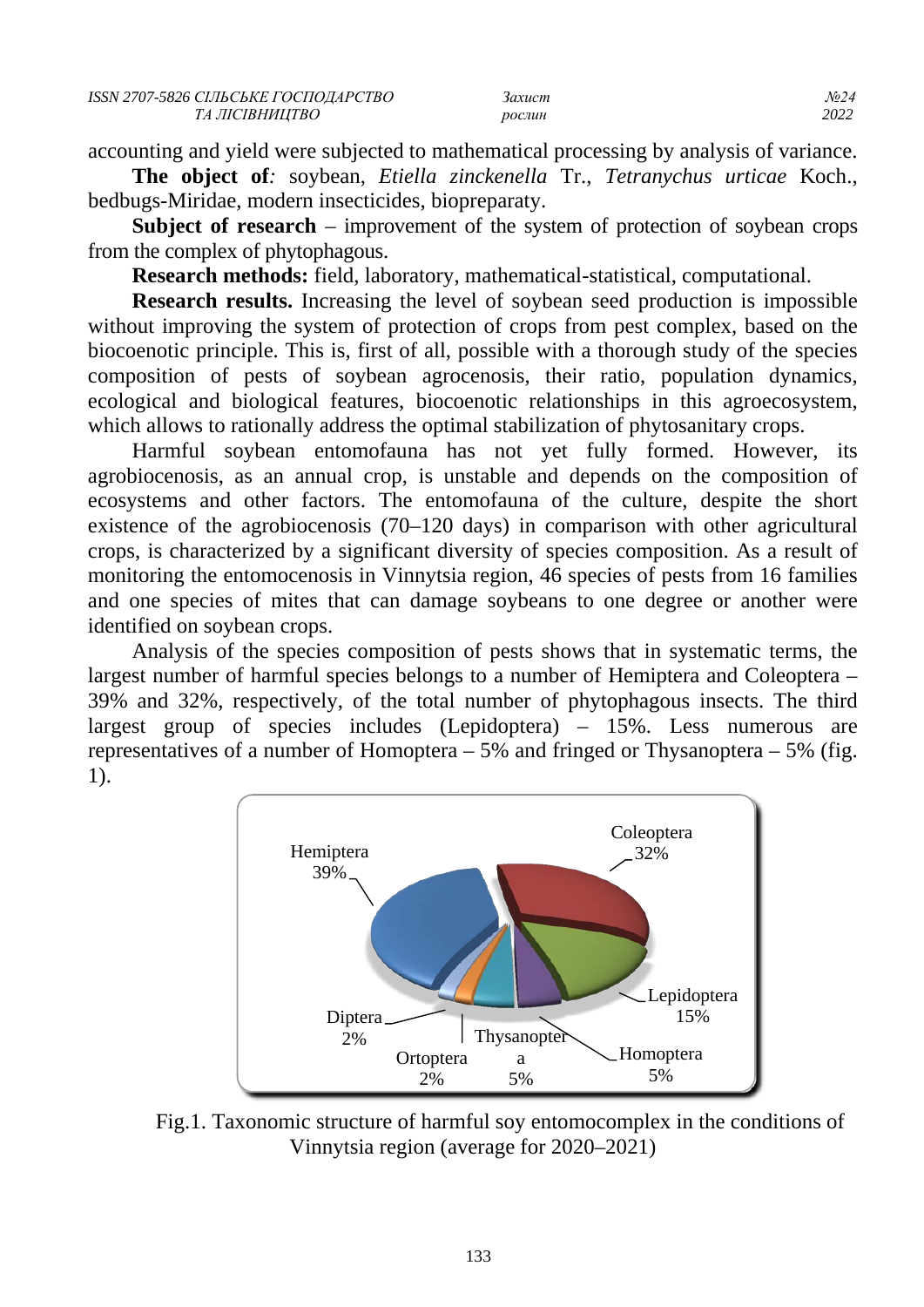The differences in the biology of these species, the variety of factors that affect their numbers and harmfulness require the use of diverse but interrelated methods of crop protection.

According to the degree of harmfulness of phytophages can be divided into three groups:

- the most numerous and harmful, which pose the greatest threat to crops: *Etiella zinckenella* Tr., *Tetranychus urticae* Koch., bedbugs-Miridae.

- less numerous and harmful, outbreaks of the population is observed only in some years: Curculionidae, Acrididae, Noctuidae, Tortricidae.

- few in number and not particularly harmful: Elateridae, *Delia platura*, bedbugs-Pentatomidae.

Given this grouping of phytophagous, it should be noted that the pests of the first group should always be introduced precautions to protect soybean crops, the second – to constantly monitor the dynamics of their numbers and only in excess of EPS to apply active pesticides.

On annual crops, including soybean plants, 12 qualitatively different stages of organogenesis have been established, and a certain element of plant productivity is formed on each of them. Each such stage of yield formation is associated with a certain complex of harmful species of arthropods, which to some extent affects the yield and its quality [10].

Analysis of the total dynamics of insect numbers and observation of the phenology of soybean plants in the Vinnitsa region allowed to identify a set of pest species associated with certain stages of crop organogenesis. During the growing season, according to the change in the number of phytophages, five periods in the development of soybeans were established, with which a certain complex of phytophagous insects is combined. In the germination phase  $-2-3$  true leaves, it was found that the germinating seeds in the soil and seedlings are damaged by the larvae of the sprout fly and wireworms. The first specimens of tuberous weevils appeared belonging to the family Sitona. In some individuals, caterpillars of the winter moth (*Agrotis segetum* Schiff.) and larvae of the May beetle (*Melolontha melolontha* L.), imagoes of bedbugs and locusts were observed. There were a small number of thrips  $(0.9 \text{ ekz} / 50 \text{ e.m.n.})$ , which were concentrated mainly in the axils of the primordial leaves.

During the budding-flowering phase, an increase in the number of blind bugs (8,2 ekz./50 e.m.n.) was observed. There are 3 types of leaf-eating moths in the crops: *Autographa gamma, Amathes C-nigrum* and *Heliothis viriplaca.*

. Further reproduction of Tetranychus urticae Koch was observed on single plants. (16,2 ekz./triple letter) and *Etiella zinckenella* Tr. (1,8 ekz./plant.). Shield bugs, locusts and thrips were found in solitary individuals.

During the formation of beans and the filling of seeds, the maximum population of crops during the growing season was noted with acacia firefly and bedbugs (including meadow, grass and alfalfa), the EPS of which exceeded 1,5–2,0 times. Shield bugs, thrips and cicadas were found in smaller numbers. Isolated individuals of scoops and locusts were found.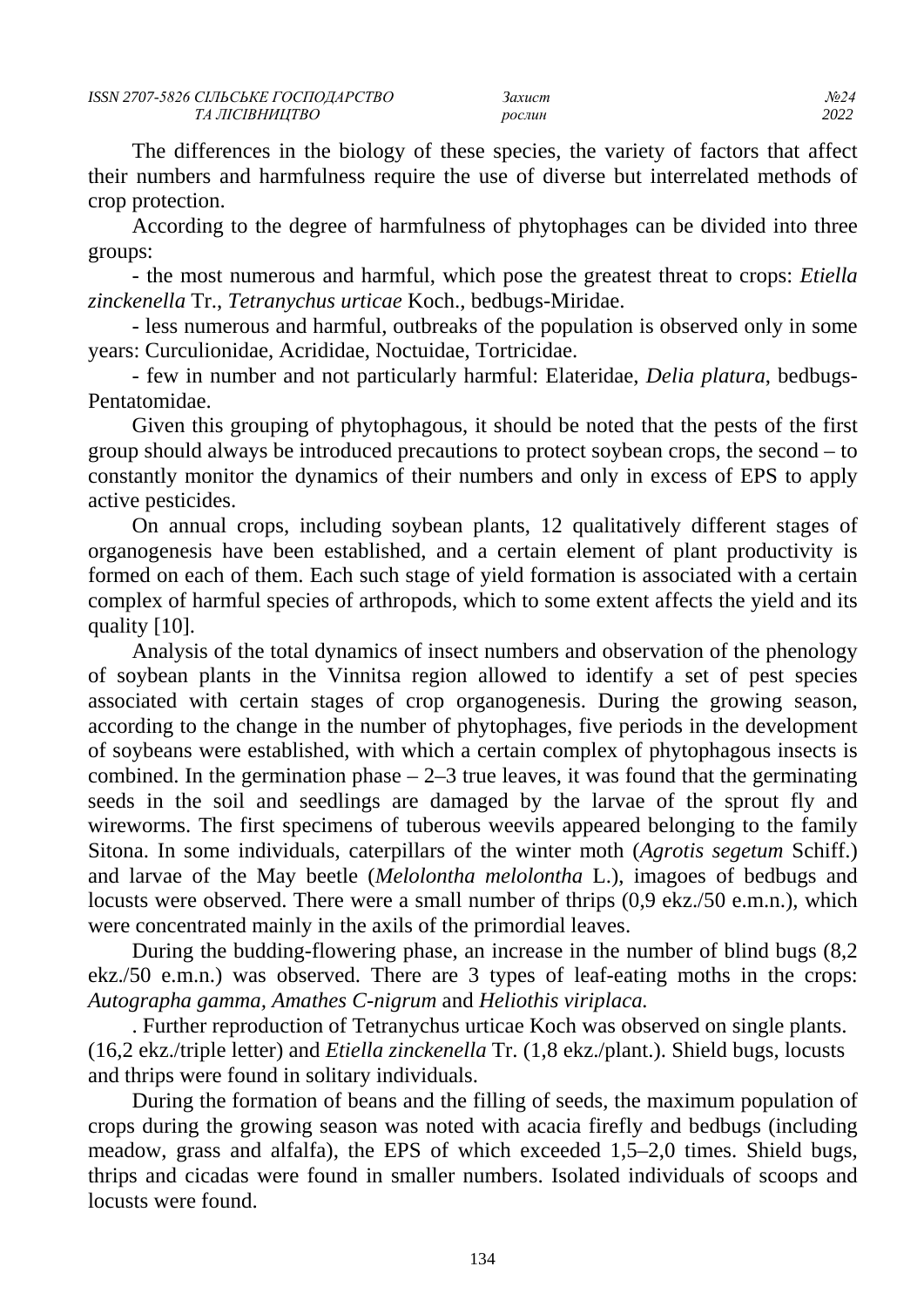The results of the research made it possible to establish that the formation of the species composition of pests on soybean crops is gradual throughout the growing season of plants. The structure of the composition at different periods of plant development is due to species that migrate from other habitats, species that overwinter in fields where crops are located and polyvoltic species, most of the life cycle of which takes place in the same cenosis.

However, among them there are two critical periods, which are associated with a certain complex of phytophagous, which necessitates active measures to protect crops (flowering phase – the formation of beans). Among the main and most dangerous pests that cause significant damage in the are *Etiella zinckenella* Tr., *Tetranychus urticae* Koch. and a complex of bedbugs – *Lygus pratensis* L, *Lygus rugulipennis* Popp., *Adelphocoris lineolatus* L.

According to our research, Miridae  $-41.3\%$  and Curculionidae  $-40.3\%$  of the total harmful entomocomplex were the most common in the flowering phase of soybean plants during the years of observations on crops in Vinnytsia region. Also numerous in all these years was the family Thripidae  $-5.9\%$ , Phycitidae  $-3.6\%$ , Cicadellidae  $-2.7$ and Elateridae – 2,1%. However, none of the species of phytophagous exceeded the economic level of harm. The families Noctuidae, Pentatomidae, Tettigoniidae, Pyraustidae, Tortricidae, Scarabaeidae were quite small in the study area – 1,7–0,1%.

During the formation of beans dominated and continue to increase the number of the family Miridae  $-52,1\%$  and Curculionidae  $-27,6\%$ . Other species remained less numerous and did not pose a significant threat to soybean cultivation during the years of research.

Given the fact that a certain proportion of harmful soybean field entomocomplex is insufficiently controlled by agricultural techniques and bioagents, and modern culture technology creates additional conditions for reproduction and harmfulness of many species of phytophagous, it becomes almost inevitable widespread use of chemical methods. Until now, one of the urgent problems is its improvement by finding effective insecticides from new classes of chemical compounds, biologicals, formulations, technologies for their use in the system of protection of soybeans from pests.

The timing of insecticide application to plant phenology, taking into account the nature and degree of crop population, is one of the important economically justified measures in terms of combining chemical protection of soybeans from a complex of dominant pests.

Recently, the production of domestic and some foreign insecticides of various formulations is carried out not on the basis of the active substance of its own synthesis, but through the formulation. In addition to the active substance, they contain various surfactants – emulsifiers, stabilizers and other fillers. They help to improve the physical properties of the working fluids: they improve the coverage and retention of droplets on the surface to be treated, increase its viscosity and reduce surface tension. Depending on the fillers to a large extent depend on the toxicological properties of the drugs themselves. In order to reduce the pesticide load on soybean crops, a combination of chemical and biological drugs is possible [2].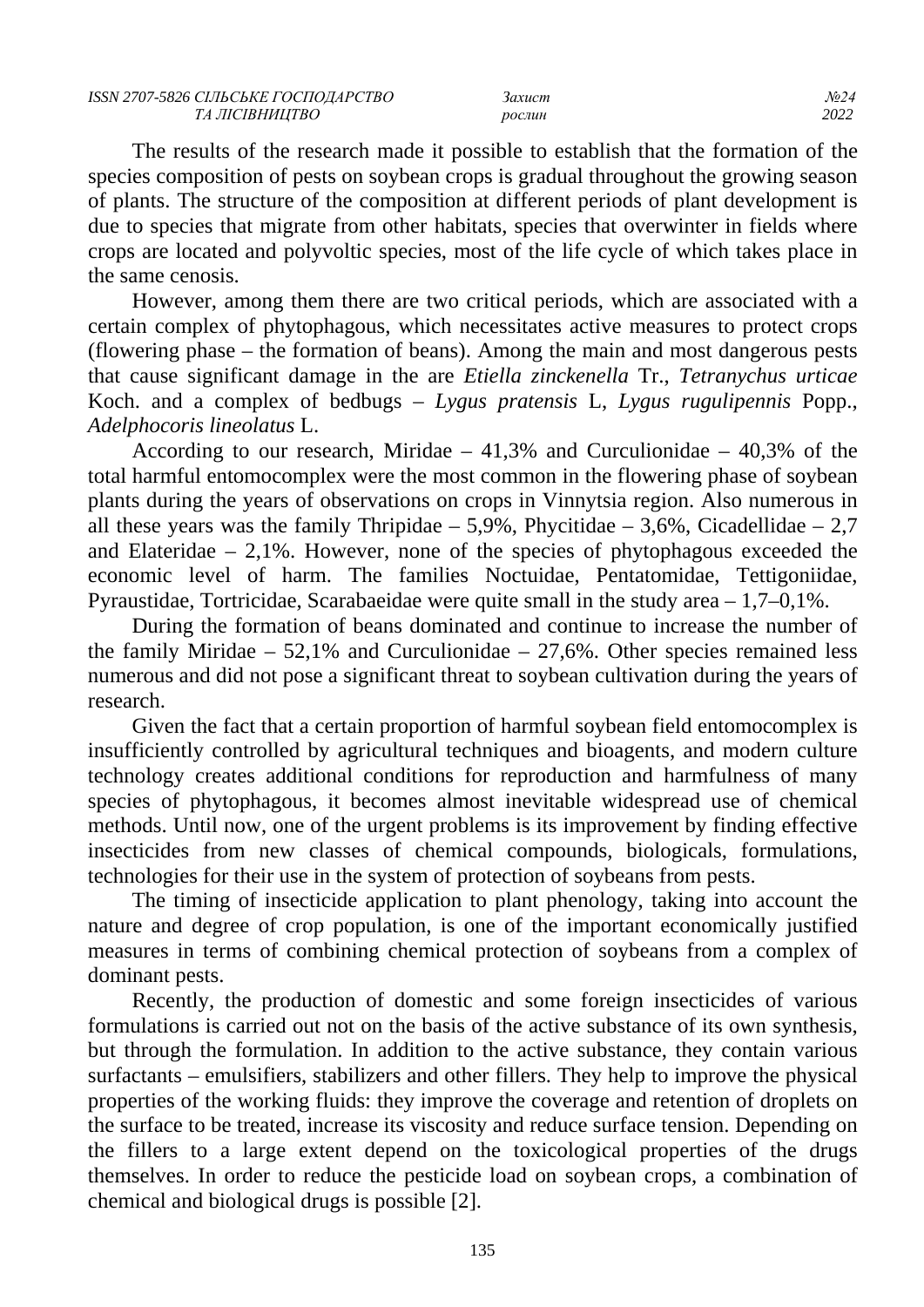This system of measures to protect soybeans is based on monitoring the dynamics of the number of dominant species at certain stages of plant organogenesis and the rational use of modern insecticides and biological products in the optimal timing of their use.

As noted earlier, in the area of our research on soybean crops, *Etiella zinckenella*  Tr. and *Tetranychus urticae* Koch. In 2020–2021, the greatest harmfulness of the caterpillar *Etiella zinckenella* Tr., *Tetranychus urticae* Koch. was detected. and a complex of bedbugs – blind bugs (Miridae) in the late flowering phase – poured grain. As their number was close to or exceeded the EPS, there was a need to treat soybean crops with chemical and biological drugs and mixtures thereof. The technical effectiveness of the drugs was determined by the number of dead individuals for a certain period after spraying.

The obtained results indicate that the duration of toxic action and technical efficacy of drugs against the caterpillar *Etiella zinckenella* Tr. was different (table 1).

*Table 1*

| (4.72145014040407)                 |            |                                              |                    |               |             |      |                 |      |      |      |
|------------------------------------|------------|----------------------------------------------|--------------------|---------------|-------------|------|-----------------|------|------|------|
|                                    | Consum     | The effectiveness of  days after spraying, % |                    |               |             |      |                 |      |      |      |
| Variant                            | ption      | Etiella zinckenella                          |                    |               | Tetranychus |      | Bedbugs-Miridae |      |      |      |
|                                    | rate, $1/$ | Tr.                                          |                    | urticae Koch. |             |      |                 |      |      |      |
|                                    | ha         | 3                                            | 7                  | 14            | 3           | 7    | 14              | 3    | 7    | 14   |
| Control (without)<br>insecticides) |            | $3,1^*$                                      | $4,7$ <sup>*</sup> | $5,4^*$       | 23,3        | 27,3 | 32,2            | 39,4 | 45,7 | 53,6 |
| Zolon, 35% k.e.<br>(standard)      | 3,0        | 94,5                                         | 89,3               | 83,3          | 87,9        | 82,0 | 75,2            | 98,2 | 94,2 | 88,4 |
| Decis f-Lux, 10%<br>m.e.           | 0,25       | 95,3                                         | 93,5               | 90,8          | 85,6        | 77,3 | 73,4            | 94,2 | 90,3 | 83,3 |
| Dragun, k.e.                       | 1,2        | 98,7                                         | 96,8               | 93,7          | 99,7        | 97,4 | 94,6            | 99,0 | 93,4 | 89,1 |
| Syntax, $g/l$                      | 0,2        | 77,9                                         | 74,2               | 68,0          | 98,4        | 88,5 | 81,9            | 76,2 | 71,6 | 64,9 |
| Aktofit, k.e.                      | 2,0        | 89,4                                         | 84,7               | 77,6          | 89,4        | 83,2 | 77,6            | 91,1 | 87,7 | 81,9 |
| $Dragun + Aktofit$                 | $0,6+1,0$  | 98,2                                         | 93,7               | 89,6          | 94,7        | 90,4 | 87,2            | 89,2 | 83,8 | 80,7 |
| $Syntax + Aktofit$                 | $0,1+1,0$  | 74,5                                         | 71,6               | 70,2          | 95,2        | 87,7 | 80,8            | 82,4 | 78,7 | 75,5 |

**Technical efficiency of the main pests of soybeans (average for 2020–2021)**

*\* In the control (without insecticides) indicates the average number of pests, ekz./m<sup>2</sup> , ekz./plant, ekz./50 e.m.n.*

3 days after spraying Zolon, k.e. (3,0 l/ha) provided pest mortality at the level of 94,5%, which on the 7th day decreased to 89,3% and on the 14th day – to 83,3%. Had almost the same efficiency indicators, Decis f-Lux, 10% m.e. (0,25 l/ha) and Dragun, k.e. (1,2 l/ha), which provided a significant initial mortality: 95,3% and 98,7%, respectively. After 7 days, the percentage decreased slightly to 93,5 and 96,8. After 14 days, the insect mortality rate varied between 90,8 and 93,7% in both cases.

It is worth noting the toxic effect of the biological product Aktofit, k.e. (2,0 l/ha), which reduced the number of acacia fire at the level of chemicals – 89.4% after 3 days, 84,7% after 7 days and 77,6% after 14 days.

In order to reduce the pesticide load, the effectiveness of mixtures of chemicals and biologicals at half the consumption rate was studied. It was established that the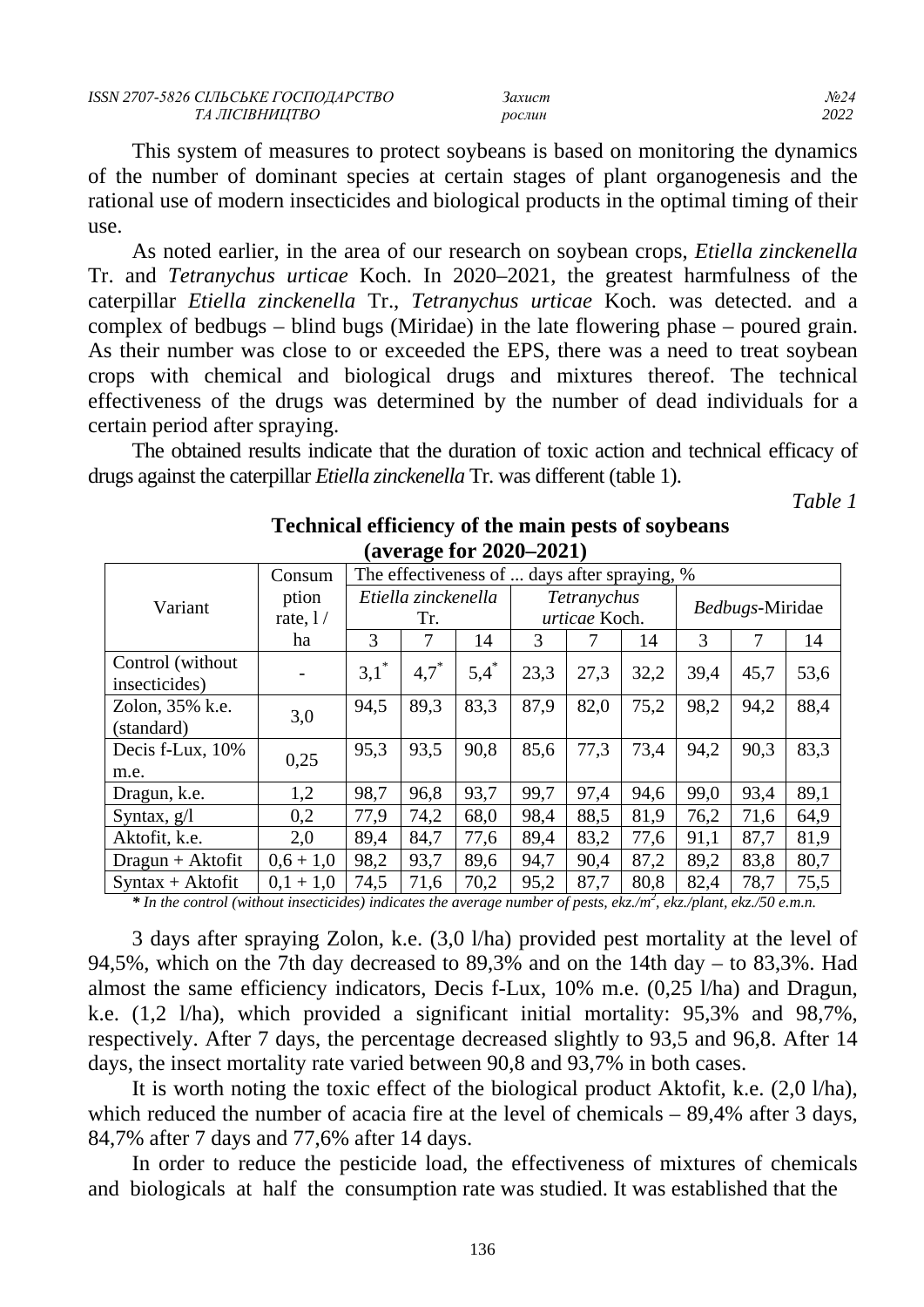mixture of Dragun with Aktofit already on the 3rd day of spraying provided 98,2% of the death of the pest. The insecticidal effect of the mixture Syntax with Aktofit was slightly lower: 74,5% after 3 days, 71,6 after 7 days and 70,2% after 14 days.

When studying the features of the protective effect of insecticides against the common *Tetranychus urticae* Koch., it was found that 3 days after spraying Zolon provided pest mortality at 87,9%, which on day 7 decreased to 82,0% and on day 14 decreased to 75, 2% (table 1.). The positive effect of Syntax was noted, the efficiency of which was 98,4%, after 3 days, 88,5% after 7 and 81,9%. in 14 days.

Decis f-Lux and Dragun had almost the same toxicity and provided a significant mortality rate: 85,6% and 99,7%. After 7 days, it dropped to 77,3 and 97,4. After 14 days, 73,4% mortality was observed in the variant with Decis f-Lux and 94,6% in the treatment with Dragun.

The biological product Aktofit had a significantly higher effect, although mortality after treatment gradually decreased and amounted to 83,2% after a week and 77,6% after 14 days. The mixture of Sintaku with Aktofit reduced the number of pests by 95,2% (3 days), 87,7% (7 days) and 80,8% (14 days). The effect of the mixture of Dragun with Aktofit was slightly weaker: 90,4% after 7 days and 87,2% after 14 days.

Among the studied insecticides, the highest effectiveness against bedbugs – blind bugs was observed in the version with Dragun, k.e. (table 1). 3 days after spraying, the mortality of phytophages reached 99,0% and gradually decreased to 89,1% after 14 days. Syntax ensured pest mortality at 76,2%, which remained at 64,9% on day 14. The protective effect of Decis f-Lux was noted, which provided a significant mortality rate – 94,2%. After 14 days, 83,3% of mortality was noted. Zolon's efficiency reached 98,2% and remained almost constant – 88,4% on the 14th day.

High efficiency was provided by the biological product Aktofit, where the mortality rate of bedbugs reached 91,1%. As against other pests, the mixture of Dragun with Aktofit even 7 days after spraying provided 83,8% death of bedbugs and on day 14 reached 80,7%. The effect of the mixture of Syntax with Aktofit was slightly weaker – 78,7%.

Therefore, it was found that a single application of Decis f-Lux, 10% m.e. (0,25 l/ha) and Dragun (1,2 l/ha) provided 95,3–98,7% of the death of acacia firefly (*Etiella zinckenella* Tr.) and Dragun (1,2 l/ha) and Sintak (0,2 l/ha) 99,7 and 98,4% – spider mite (*Tetranychus urticae* Koch.). At the same time, the amount of damage to soybean seeds decreased by 4,2–5,8 times compared to the control, and the preserved yield averaged 0,63 t/ha. The use of the biological product Aktofit, 0,2% k.e. contributed to the death of phytophages at the level of 89,4%, reduction of seed damage by 4,2 times and preservation of the yield at the level of 0,60 t/ha. The efficiency of mixtures of Dragun and Sintak with Aktofit in half the consumption norms exceeded the efficiency of Aktofit, but was lower than that of Dragun, which were used in full norms. This makes it possible to reduce the pesticides load of chemicals on the agrocenosis.

The significant influence of insecticides and biological products against phytophages on crop productivity was revealed. It should be noted that the harvest from the variants of the experiment significantly exceeds the control. High technical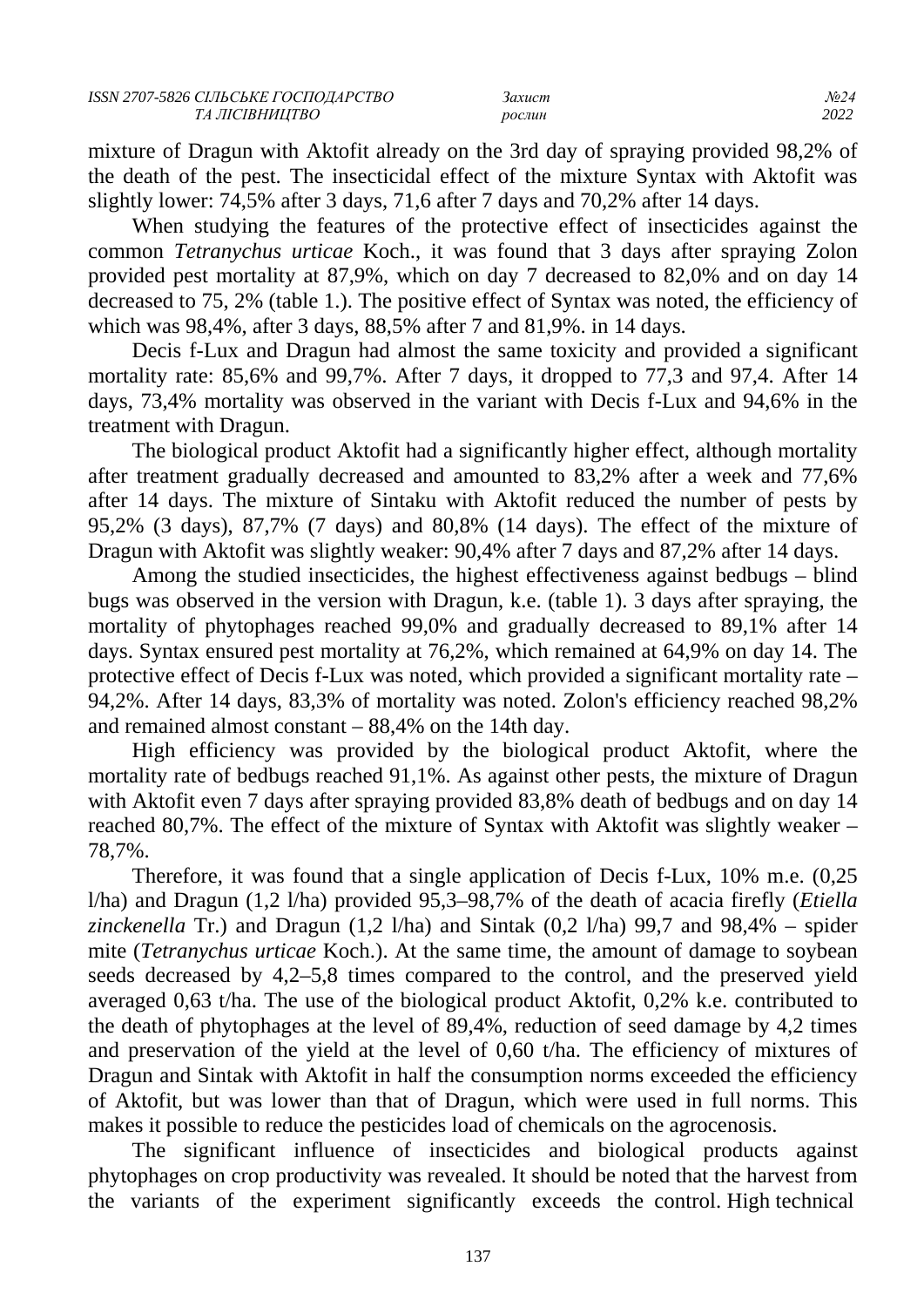| ISSN 2707-5826 СІЛЬСЬКЕ ГОСПОДАРСТВО | захист | No 24 |
|--------------------------------------|--------|-------|
| ТА ЛІСІВНИШТВО                       | рослин | 2022  |

efficiency of crop treatment provided the highest value of the preserved yield  $-0.66$  t/ha when using Dragun and 0,63 t/ha – a mixture of Dragun and Aktofit (table 2).

*Table 2*

| $\frac{1}{2}$                      |             |              |                 |             |       |  |
|------------------------------------|-------------|--------------|-----------------|-------------|-------|--|
| Variant                            | Consumption | Seed damage, | Weight of       | Yield, t/ha |       |  |
|                                    | rate, l/ha  | $\%$         | $1000$ seeds, g | actual      | saved |  |
| Control (without)<br>insecticides) |             | 4,3          | 126             | 2,02        |       |  |
| Zolon, 35% k.e.<br>(standard)      | 3,0         | 2,6          | 136             | 2,49        | 0,47  |  |
| Decis f-Lux, 10% m.e.              | 0,25        | 1,1          | 141             | 2,61        | 0,59  |  |
| Dragun, k.e.                       | 1,2         | 0,8          | 145             | 2,68        | 0,66  |  |
| Syntax, $g/l$                      | 0,2         | 2,9          | 133             | 2,57        | 0,55  |  |
| Aktofit, k.e.                      | 2,0         | 1,1          | 140             | 2,62        | 0,60  |  |
| $Dragun + Aktofit$                 | $0,6+1,0$   | 1,5          | 139             | 2,65        | 0,63  |  |
| Syntax+ Aktofit                    | $0,1 + 1,0$ | 1,9          | 136             | 2,60        | 0,58  |  |

### **Economic efficiency of insecticides on soybean crops against the main pest species (average for 2020−2021)**

The damage of seeds to the caterpillar of acacia firefly (*Etiella zinckenella* Tr.) varied in the range of 0,8–1,6%. Spraying of crops with a mixture of Syntax with Aktofit ensured the preservation of the yield at the level of 0,58 t/ha, slightly higher was observed in the variant of Dragun with Aktofit – 0,63 t/ha. Decis f-Lux, 10% mk.e provided 0,59 t/ha of additional yield with seed damage of 1,1%. Aktofit was more effective than Decis f-Lux, 10% m.e., because with a similar damage, this figure reached 0,60 t/ha.

According to the results of research, spraying of soybean crops with insecticides and biological products helped to reduce plant damage by phytophagous in all variants of the experiment by 5,7–1,4 times compared with the control and increase the value of the preserved crop yield in the range of 0,47–0,66 t/ha.

**Conclusions.** As a result of the conducted researches in the Vinnytsia region the species composition of the entomocomplex of soybean agrocenosis, features of biology of dominant species of phytophagous are specified, efficiency of biological and chemical methods of protection of culture against pests is studied.

In the forest-steppe conditions of the right bank, 46 species of harmful insect species from 7 orders and 16 families and one species of herbivorous mites were found on soybean crops. The largest species diversity was characterized by a number of Hemiptera, the share of species in the structure of the harmful entomocomplex was 39% of the total.

There are three critical periods of plant development, which are associated with the most dangerous species of phytophagous: seedlings, flowering and the formation of beans. In the harmful entomoacaricomplex of soybean agrocenosis the most dangerous are: *Etiella zinckenella* Tr., *Tetranychus urticae* Koch. and a complex of bedbugs – *Lygus pratensis* L., *Lygus rugulipennis* Popp., *Adelphocoris lineolatus*, whose population density annually reaches or exceeds the indicators of EPS.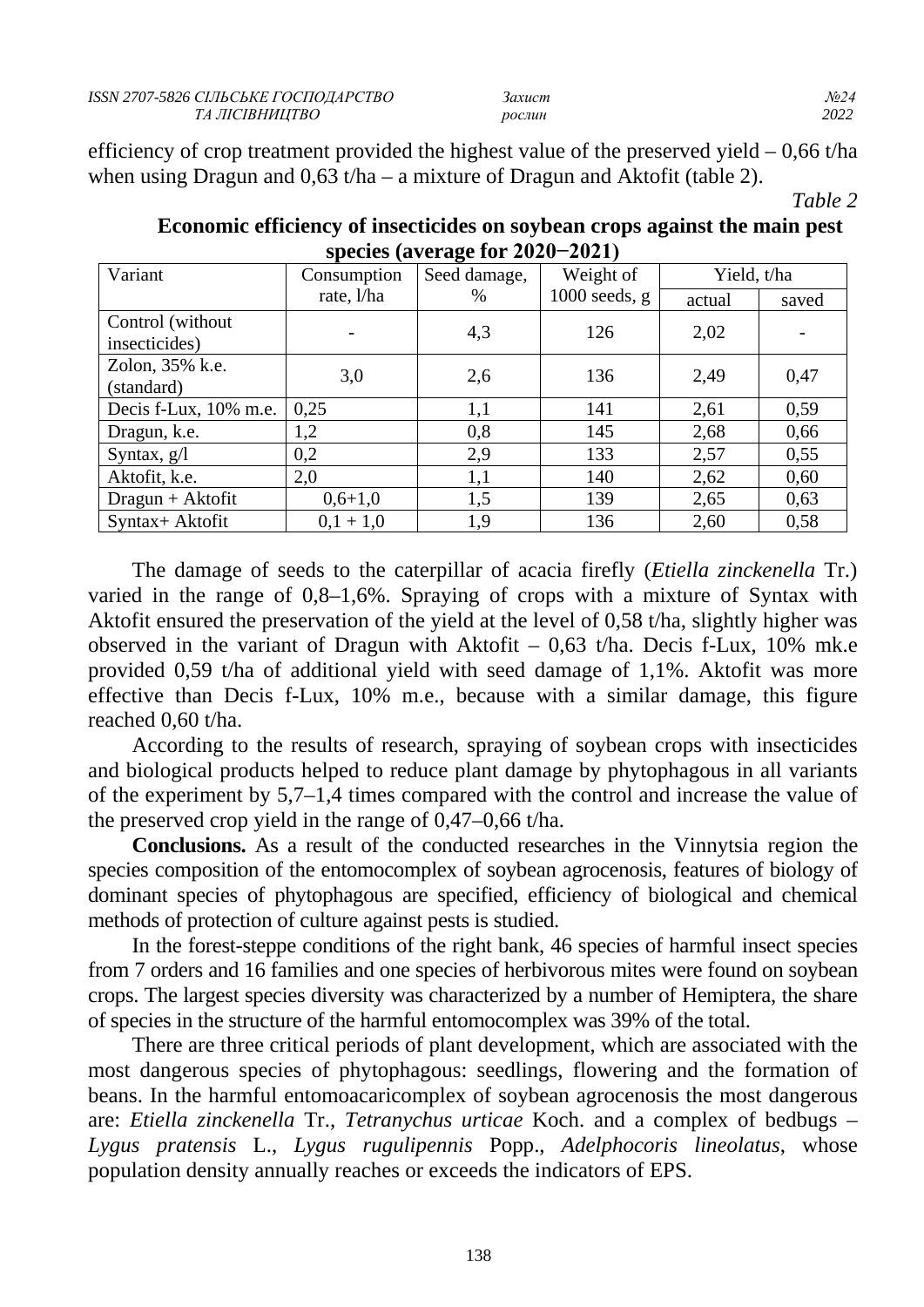When spraying soybean crops in the period of the beginning of the formation of beans against acacia fire (*Etiella zinckenella* Tr.), the most effective: Dragun, k.e. (1,2 l/ha), Decis f-Lux, 10% m.e. (0,25 l/ha) and a mixture of Dragun, k.e. with Aktofit, k.e.  $(0.6 + 1.0)$  l/ha), the technical efficiency of which was 95,3 and 98,7% (above the standard Zolon, k.e.  $-94.5\%$ ). At the same time, seed damage decreased by  $4.2-5.6$ times, and the preserved yield averaged 0,59–0,63 t/ha. Aktofit, k.e., was somewhat inferior in efficiency. (89,4%).

When spraying soybean crops against the common spider mite (*Tetranychus urticae* Koch.), the most effective were Dragun, k.e. (1,2 l/ha), Syntax (0,2 g/l) and a mixture of Syntax, g/l with Aktofit, k.e. Their technical efficiency was 95,2 and 99,7%, respectively (Zolona, k.e.  $-87.9\%$ ). The saved yield was 0.55 and 0.66 t/ha.

### **Список використаної літератури**

1. Мазур В.А., Ткачук О.П., Дідур І.М., Г.В. Панцирева. Технологічність та агроекологічна стійкість скоростиглих сортів сої. *Сільське господарство та лісівництво.* 2021. №. 23. С. 96–111.

2. Погоріла Л.Г., Рудська Н.О. Посівні якості насіння сої залежно від погодних умов Правобережного Лісостепу України. *Збірник наукових праць ННЦ «Інститут землеробства НААН»*. 2018. Вип. 3. С. 61–69.

3. Didur, I.M., Tsyhanskyi V.I., Tsyhanskа, О.I. etc. The effect of fertilizer system on soybean productivity in the conditions of right bank forest-steppe. *Ukrainian Journal of Ecology*. 2019. 9 (1). 76–80.

4. Гpикyн O. A., Лoбкo B. M. Шкiдливa i кopиcнa фayнa, безхребетних aгpoбioцeнoзy coєвoгo пoля в Укpaïнi. Miжвiдoмчий тeмaтичний збipник. *Зaxиcт i кapaнтин pocлин*. 2010. №46. C. 40.

5. Ceкyн M. П., Бepeзoвcькa-Бpигac B. B. Ocoбливocтi фopмyвaння cтpyктypи шкiдливoï eнтoмoфayни aгpoцeнoзy coï y Пiвнiчнoмy Cтeпy України. Hayкoвi дoпoвiдi HуБiП. 2013–1 (37) URL: [http://www.nbuv.gov.ua/e-journals/ Nd/ 2013 \\_1](http://www.nbuv.gov.ua/e-journals/%20Nd/%202013%20_1%20/13smp.pdf)  [/13smp.pdf](http://www.nbuv.gov.ua/e-journals/%20Nd/%202013%20_1%20/13smp.pdf)

6. Мазур В.А., Дідур І.М., Панцирєва Х.В. Обґрунтування адаптивної сортової технології вирощування зернобобових культур у Правобережному Лісостепу України. *Сільське господарство та лісівництво*. 2020. № 18. 5–16.

7. Brandon J.F., Ariane C.S., Tempest Y.J. Insect-Protected Event DAS-81419-2 Soybean (*Glycine max* L.) Grown in the United States and Brazil Is Compositionally Equivalent to Nontransgenic Soybean. *Journal of Agricultural and Food Chemistry*. 2015. 4 (3), 102–115.

8. Stankevych S.V., Yevtushenko M.D., Zabrodina I.V. et al. V.V. Dokuchaiev Scientific School of Kharkiv National Agrarian University and development agricultural entomology in XIX-XXI centuries. *Ukrainian Journal of Ecology*, 2019. 9 (2), 156– 169.

9. Lutytska, N.V., Stankevych, S.V., Zabrodina, I.V., Baidyk, H.V., Lezhenina, I.P., Nakonechna, Yu.O., Molchanova, O.A., Melenti, V.O., Golovan, L.V., Klymenko, I.V., Zhukova, L.V., Romanov, O.V., Romanova, T.A. Soybean insect pests: A review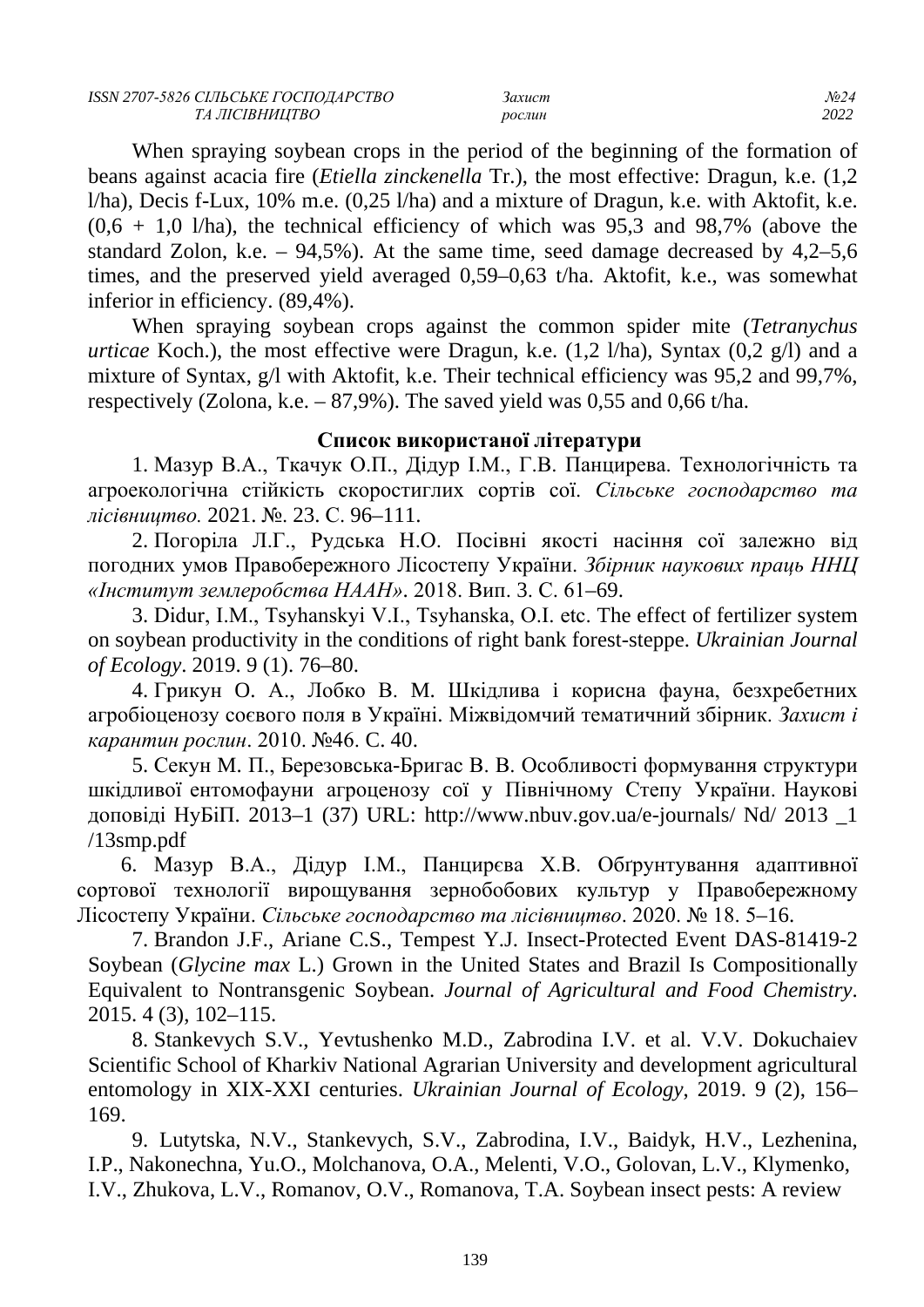| ISSN 2707-5826 СІЛЬСЬКЕ ГОСПОДАРСТВО | захист | No 24 |
|--------------------------------------|--------|-------|
| ТА ЛІСІВНИШТВО                       | рослин | 2022  |

of Ukrainian and world data. *Ukrainian Journal of Ecology.* 2019. 9 (3), 208–213,

10. Березовська-Бригас В. В. Видова різноманітність комах-фітофагів на посівах сої у центральному Лісостепу України. *Наукові праці Інституту біоенергетичних культур і цукрових буряків*. 2013. Вип. 17 (1). С. 393–397.

11. Кава Л.П., Яковлєв Р.В., Станкевич С.В. та ін. Видовий склад комахфітофагів на посівах сої. *Наукові доповіді НУБіП України*. 2015. № 8 (57). URL: [http://nd.nubip.edu.ua/2015\\_8/19.pdf.](http://nd.nubip.edu.ua/2015_8/19.pdf)

12. Лутицька Н.В., Станкевич С.В. Шкідники сої в Україні. Матеріали підсумкової наукової конференції професорсько-викладацького складу, аспірантів і здобувачів, 13–14 травня 2018 р. ХНАУ ім. В. В. Докучаєва. Харків: ХНАУ, 2018. Ч. І. С. 137–138.

13. Трибель С.О., Сігарьова Д. Д., Секун М. П., Іващенко О. О. та ін. Методики випробування і застосування пестицидів під ред. Київ, 2001. 448 с.

#### **Список використаної літератури у транслітерації / References**

1.Mazur V.A., Tkachuk O.P., Didur I.M., H.V. Pantsyreva. (2021) Tekhnolohichnistʹ ta ahroekolohichna stiykistʹ skorostyhlykh sortiv soyi [*Technological and agroecological stability of precocious soybean varieties*]. *Silʹsʹke hospodarstvo ta lisivnytstvo – Agriculture and forestry*. №. 23. 96–111. [in Ukrainian].

2. Pohorila L.H., Rudsʹka N.O (2018). Posivni yakosti nasinnya soyi zalezhno vid pohodnykh umov Pravoberezhnoho Lisostepu Ukrayiny [*Sowing qualities of soybean seeds depending on weather conditions of the Right-Bank Forest-Steppe of Ukraine*]. *Zbirnyk naukovykh pratsʹ NNTS «Instytut zemlerobstva NAAN»* – *Collection of scientific works of NSC «Institute of Agriculture NAAS»* Kyiv. №3. 61–69. [in Ukrainian].

3. Didur I.M., Tsyhansʹkyy V.I., Tsyhansʹka O.I. toshcho (2019). Vplyv systemy dobryv na produktyvnistʹ soyi v umovakh Pravoberezhnoho Lisostepu. [*The effect of fertilizer system on soybean productivity in the conditions of right bank forest-steppe*]. *Ukrayinsʹkyy ekolohichnyy zhurnal – Ukrainian Journal of Ecology*. 9 (1). 76–80. [in English].

4. Hpykyn O. A., Lobko B. M. (2010). Shkidlyva i kopycna fayna, bezkhrebetnykh ahpobiotsenozy coyevoho polya v Ukpaïni. [*Harmful and useful fauna, invertebrates agbiobiocenoses coevogo field in Ukraine*]. *Mizhvidomchyy tematychnyy zbipnyk. Zaxyct i kapantyn poclyn – nterdepartmental thematic collection. Protect and quarantine*. №46. C. 40. [in Ukrainian].

5. Cekyn M. P., Bepezovcʹka-Bpyhac B. B. (2013). Ocoblyvocti fopmyvannya ctpyktypy shkidlyvoï entomofayny ahpotsenozy coï y Pivnichnomy Ctepy Ukrayiny. [*Peculiarities of the formation of the type of harmful entomophagous agnocenosis of the world in the Northern Steppe of Ukraine*]. *Haykovi dopovidi HUBiP Ukrayiny– Hayk's reports to HubiP1* (37) URL: http://www.nbuv.gov.ua/e-journals/Nd/2013\_1/13smp.pdf [in Ukrainian].

6.Mazur V.A., Didur I.M., Pantsyryeva H.V. (2020). Obgruntuvannya adaptyvnoyi sortovoyi tekhnolohiyi vyroshchuvannya zernobobovykh kul'tur u Pravoberezhnomu Lisostepu Ukrayiny [*Substantiation of adaptive varietal technology of growing legumes in the Right Bank Forest-Steppe of Ukraine*]. *Silʹsʹke hospodarstvo ta lisivnytstvo−*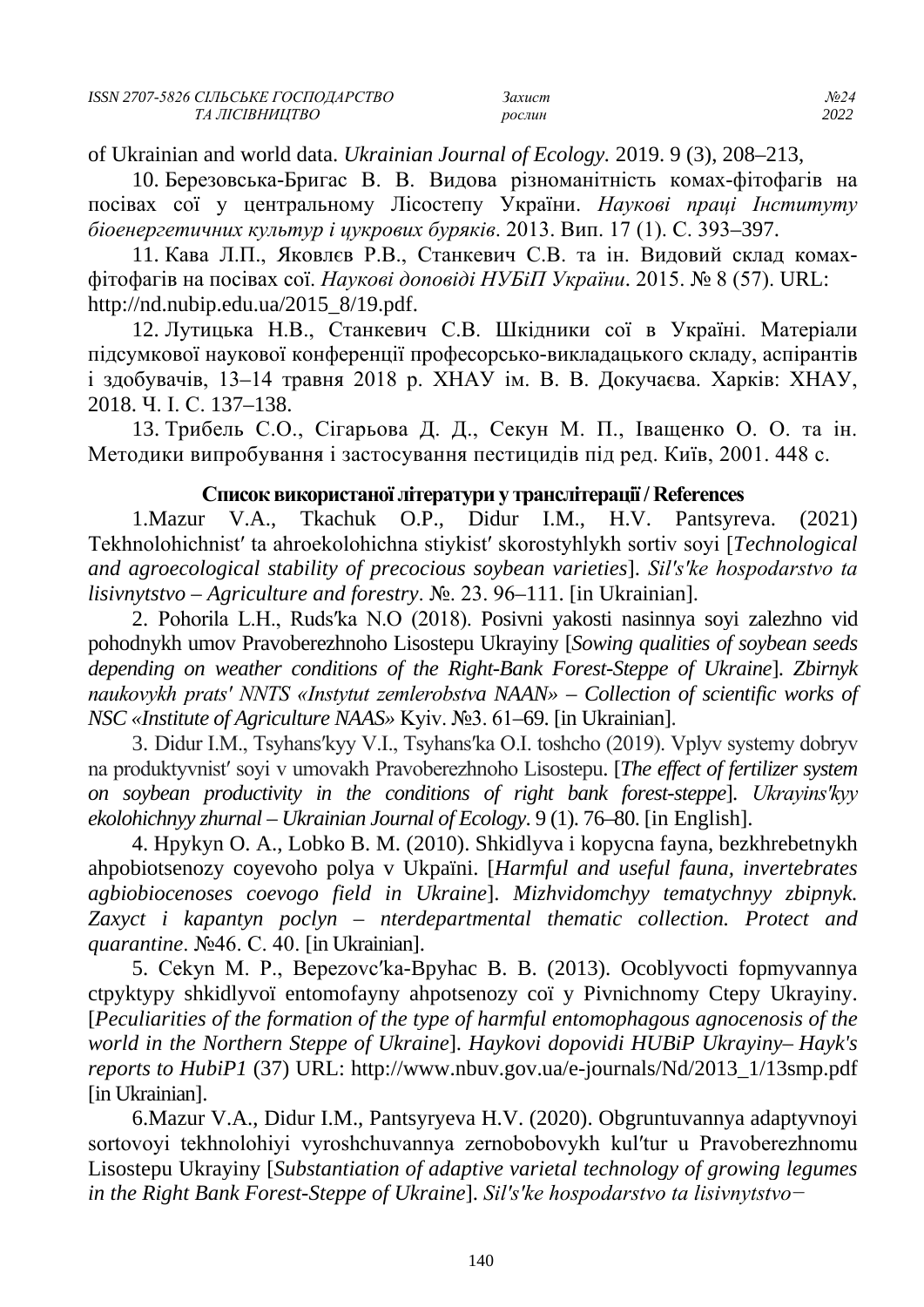*Agriculture and forestry*. № 18. 5–16. [in Ukrainian].

7. Brandon J.F., Ariane C.S., Tempest Y.J. (2015). Podiya, zakhyshchena vid komakh DAS-81419-2 Soyevi boby (*Glycine max* L.), vyroshcheni v Spoluchenykh Shtatakh i Brazyliyi, za skladom ekvivalentni netrans·henniy soyi. [*Insect-Protected Event DAS-81419-2 Soybean (Glycine max L.) Grown in the United States and Brazil Is Compositionally Equivalent to Nontransgenic Soybean*]. *Zhurnal silʹsʹkohospodarsʹkoyi ta kharchovoyi khimiyi* – *Journal of Agricultural and Food Chemistry*. 4 (3). 102–115. [in United States of America]. [in English].

8. Stankevych S. V., Yevtushenko M. D., Zabrodina I. V. ta in (2019). V.V. Dokuchayeva naukova shkola Kharkivsʹkoho natsionalʹnoho ahrarnoho universytetu ta rozvytok silʹsʹkohospodarsʹkoyi entomolohiyi v XIX-XXI st. [*V.V. Dokuchaiev Scientific School of Kharkiv National Agrarian University and development agricultural entomology in XIX-XXI centuries*]. *Ukrayinsʹkyy ekolohichnyy zhurnal* – *Ukrainian Journal of Ecology*. 9 (2). 156–169. [in English].

9. Lutytsʹka N.V., Stankevych S.V., Zabrodina I.V., Baydyk H.V., Lezhenina I.P., Nakonechna YU.O., Molchanova O.A., Melenty V.O., Holovanʹ L.V., Klymenko I.V., Zhukova L.V., Romanov. O.V., Romanova T.A. (2019). Shkidnyky soyi: ohlyad ukrayinsʹkykh ta svitovykh danykh. [*Soybean insect pests: A review of Ukrainian and world data*]. *Ukrayinsʹkyy ekolohichnyy zhurnal – Ukrainian Journal of Ecology*. 9 (3). 208–213. [in English].

10. Berezovsʹka-Bryhas V. V. (2013). Vydova riznomanitnistʹ komakh-fitofahiv na posivakh soyi u tsentralʹnomu Lisostepu Ukrayiny. [*Species diversity of phytophagous insects on soybean crops in the central forest-steppe of Ukraine*] *Naukovi pratsi Instytutu bioenerhetychnykh kulʹtur i tsukrovykh buryakiv – Scientific works of the Institute of Bioenergy Crops and Sugar Beets*. №17 (1). 393–397. [in Ukrainian].

11. Kava L.P., Yakovlyev R.V., Stankevych S.V. ta in. (2015). Vydovyy sklad komakh-fitofahiv na posivakh soyi.[ *Species composition of phytophagous insects on soybean crops*]. *Naukovi dopovidi NUBiP Ukrayiny − Scientific reports of NULES of Ukraine.* Issue. 8 (57). URL: http://nd.nubip.edu.ua/2015\_8/19.pdf.

12. Lutytsʹka N.V., Stankevych S.V. (2018). Shkidnyky soyi v Ukrayini [*Soybean pests in Ukraine*]. *Materialy pidsumkovoyi naukovoyi konferentsiyi profesorsʹkovykladatsʹkoho skladu, aspirantiv i zdobuvachiv, 13–14 travnya –Proceedings of the final scientific conference of faculty, graduate students and applicants, May 13–14, 2018 KhNAU. VV Dokuchaev. Kharkiv*:. KHNAU. 137–138. [in Ukrainian].

13. Trybel S. O., Siharova D. D., Sekun M. P., Ivashchenko O. O. ta in. (2001) Metodyky vyprobuvannya i zastosuvannya pestytsydiv. [*Methods of testing and application of pesticides*]; pid red. S. O. Trybel. K. 448 [in Ukrainian].

### *АНОТАЦІЯ*

# *ВИДОВИЙ СКЛАД ШКІДНИКІВ АГРОЦЕНОЗУ СОЇ ТА КОНТРОЛЬ ЇХ ЧИСЕЛЬНОСТІ У ПРАВОБЕРЕЖНОМУ ЛІСОСТЕПУ*

*У статті представлені результати досліджень з уточнення видового складу шкідливого ентомокомплексу соєвого агроценозу в умовах правобережного Лісостепу.*